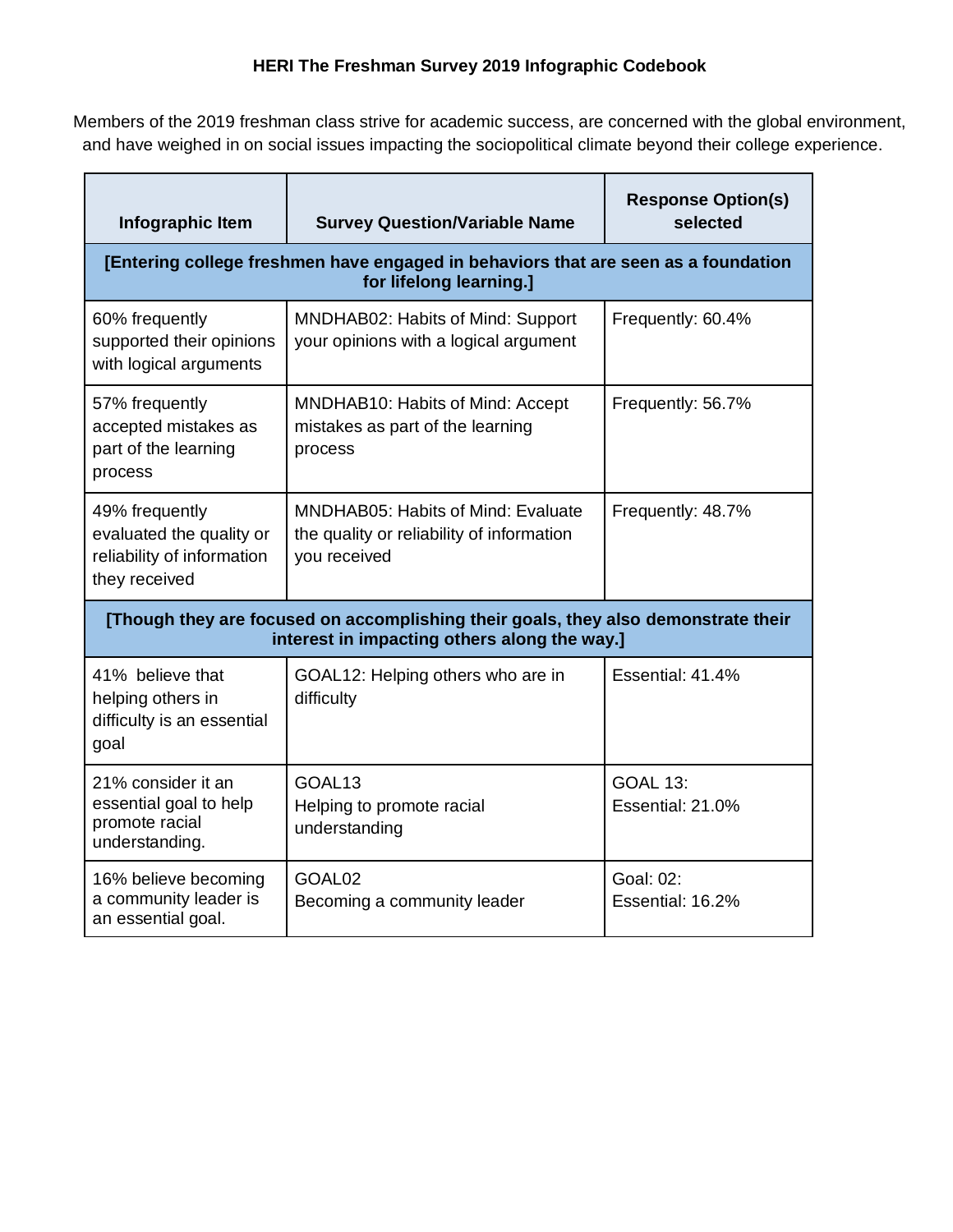| [Today's sociopolitical climate is of great importance                                                                             |                                                                                                                                                                     |                                                                                                            |  |  |
|------------------------------------------------------------------------------------------------------------------------------------|---------------------------------------------------------------------------------------------------------------------------------------------------------------------|------------------------------------------------------------------------------------------------------------|--|--|
| Students' political views:<br>2% Far right<br>18% Conservative<br>44% Middle-of-the-road<br>32% Liberal<br>5% Far left             | POLIVIEW: How would you<br>characterize your political views? (Mark<br>one)<br>$1 = Far$ right<br>2=Conservative<br>3=Middle-of-the-road<br>4=Liberal<br>5=Far left | Far right: 1.9%<br>Conservative: 17.8%<br>Middle-of-the-road:<br>43.6%<br>Liberal: 32.2%<br>Far left: 4.5% |  |  |
| 73% strongly agree that<br>members from the<br>LGBTQ+ community<br>should have the legal<br>right to adopt a child                 | VIEW <sub>10</sub><br>View: Members from the LGBTQ+<br>community should have the legal right<br>to adopt a child                                                    | Strongly agree: 72.7%                                                                                      |  |  |
| 56% strongly agree that<br>addressing global<br>climate change should<br>be a federal priority                                     | VIEW32: View: Addressing global<br>climate change should be a federal<br>priority                                                                                   | Strongly agree: 56.1%                                                                                      |  |  |
| 54% strongly agree that<br>the U.S. government<br>should create a clearer<br>path to citizenship for<br>undocumented<br>immigrants | VIEW40 View: The U.S. government<br>should create a clear path to citizenship<br>for undocumented immigrants                                                        | Strongly agree: 54.0%                                                                                      |  |  |
| 28% strongly agree that<br>wealthy people should<br>pay a larger share of<br>taxes than they do now                                | VIEW31: View: Wealthy people should<br>pay a larger share of taxes than they do<br>now                                                                              | Strongly Agree: 28.3%                                                                                      |  |  |
| [and are associated with aspirations to be politically and socially active during<br>college.]                                     |                                                                                                                                                                     |                                                                                                            |  |  |
| 77% believe that there<br>is at least some chance<br>they will participate in<br>volunteer or community<br>service work            | FUTACT25<br>Participate in volunteer or community<br>service work<br>1=No Chance<br>2=Very Little Chance<br>3=Some Chance<br>4=Very Good Chance                     | Some chance: 41.8%<br>Very good chance:<br>35.5%                                                           |  |  |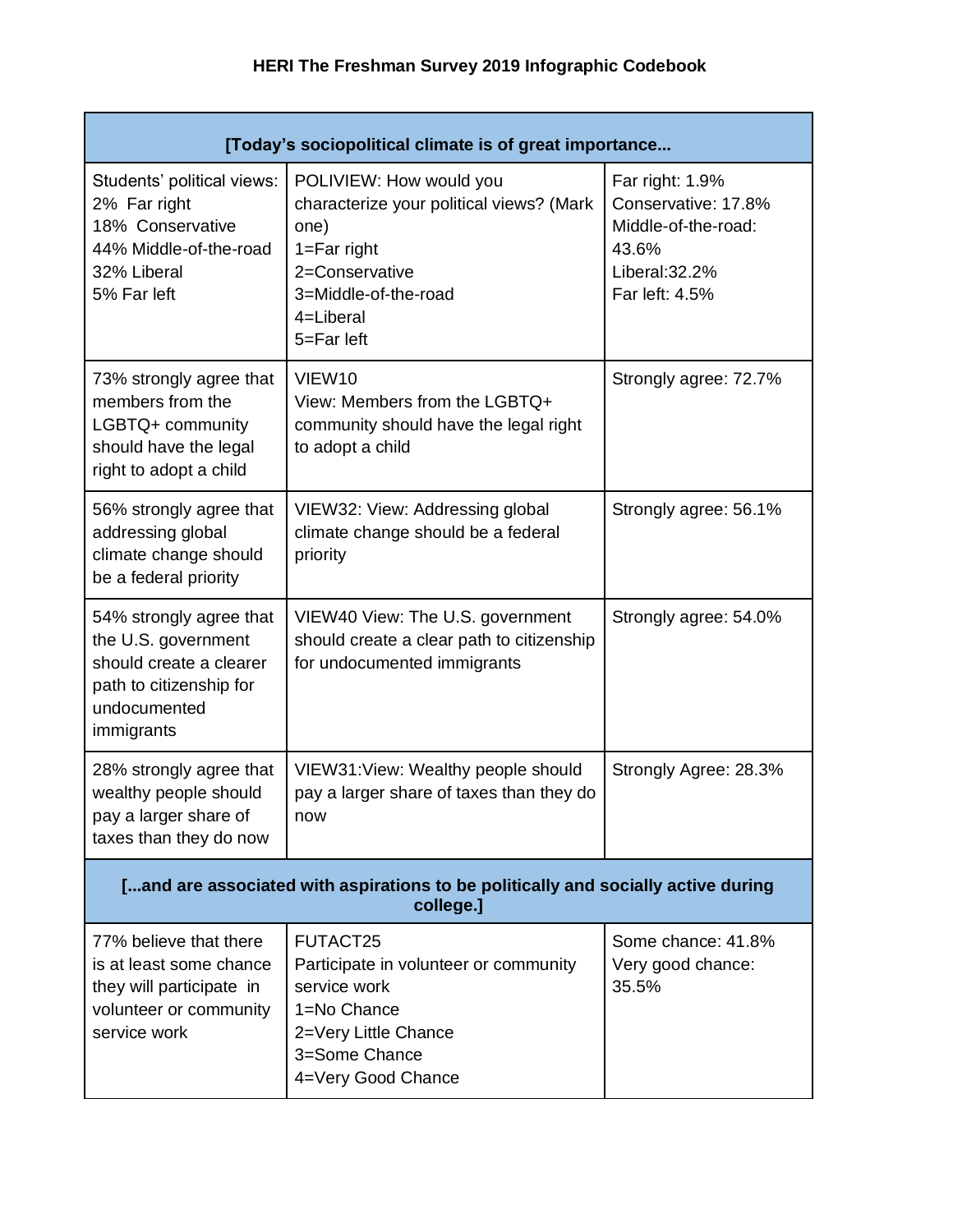| 64% report a very good<br>chance that they will<br>vote in a local, state, or<br>national election                                                                                                               | FUTACT38<br>Vote in a local, state, or national<br>election                                                                                                                                                                                                                                                | Very good chance:<br>63.6%                                                    |  |  |
|------------------------------------------------------------------------------------------------------------------------------------------------------------------------------------------------------------------|------------------------------------------------------------------------------------------------------------------------------------------------------------------------------------------------------------------------------------------------------------------------------------------------------------|-------------------------------------------------------------------------------|--|--|
| 38% anticipate at least<br>some chance they will<br>participate in student<br>protests or<br>demonstrations                                                                                                      | FUTACT24<br>Participate in student protests or<br>demonstrations                                                                                                                                                                                                                                           | Some chance: 27.3%<br>Very good chance:<br>11.1%                              |  |  |
| 32% report at least<br>some chance they will<br>participate in student<br>government                                                                                                                             | FUTACT23<br>Participate in student government                                                                                                                                                                                                                                                              | Some chance: 25.2%<br>Very good chance: 7.2%                                  |  |  |
| [Though students strive to challenge themselves throughout their undergraduate<br>years, institutions should consider the support they will need to guide them through<br>this process]                          |                                                                                                                                                                                                                                                                                                            |                                                                               |  |  |
| 79% anticipate at least<br>some chance they will<br>get tutoring                                                                                                                                                 | FUTACT34<br>Get tutoring help in specific courses                                                                                                                                                                                                                                                          | Some chance: 43.9%<br>Very good chance:<br>35.5%                              |  |  |
| 56% believe there is at<br>least some chance they<br>will seek personal<br>counseling                                                                                                                            | FUTACT39<br>Seek personal counseling                                                                                                                                                                                                                                                                       | Some chance: 36.6%<br>Very good chance: 19.2%                                 |  |  |
| 13% have major<br>concerns about<br>financing their college<br>education                                                                                                                                         | <b>FINCON</b><br>Do you have any concern about your<br>ability to finance your college<br>education? (Mark one)<br>1=None (I am confident that I will have<br>sufficient funds)<br>2=Some (but I probably will have<br>enough funds)<br>3=Major (not sure I will have enough<br>funds to complete college) | Major (not sure I will<br>have enough funds to<br>complete college):<br>12.5% |  |  |
| For over 50 years, the CIRP Freshman Survey (TFS) has provided data on incoming college<br>students' background characteristics, high school experiences, attitudes, behaviors, and<br>expectations for college. |                                                                                                                                                                                                                                                                                                            |                                                                               |  |  |

Survey Source: The Freshman Survey 2019 www.heri.ucla.edu/infographic/